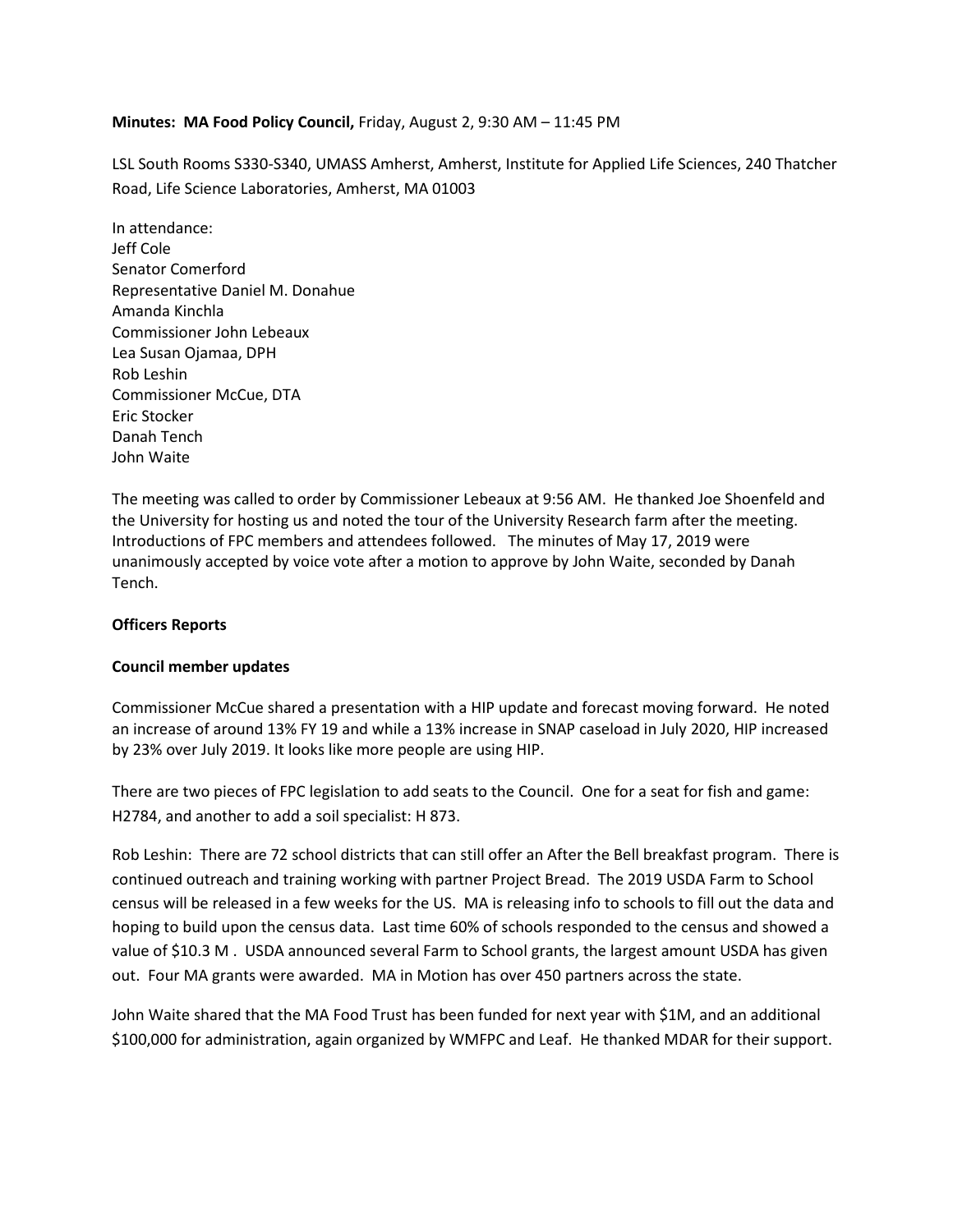Senator Comeford sits on the public health committee with Representative Kane. There will be a formal hearing with a focus on the intersection of public health and the food system on Sept. 27 at Greenfield Community College, organized by CISA and MA Food System Collaboration. More details to come.

## **Program**

• MA in Motion, Jessica del Rosario, Director of Community Initiatives, MA Department of Public Health, Kim Etingoff, Program Coordinator, Mass in Motion, MA Department of Public Health and Morgan Ovitsky, Be Well Berkshires Project Coordinator, Berkshires Health Systems

A sustainable solutions approach is key to support healthy eating, active living and other social determinants of health. Across the state there are 27 grantees in 70 communities. MA in Motion connects directly to Goal 7 in the MA Local Food Action Plan. Strategies include a focus on food assessment, community agricultural, healthy food distribution and retail, food planning and food zoning. MA in Motion has over 450 partners across the state.

• MA statewide food policy council:Food system plan, Healthy Hampshire, Caitlin Marquis, Program Coordinator. Healthy Hampshire piloted a successful mobile market pilot project. There were 26 share members. \$5,000 in produce was distributed with an average of 8 visits per share out of a ten-week session, and 201 additional ala-carte transactions. A follow up survey showed significant changes in attitude including "feeling healthy." HIP is involved in the farm shares program as well. Prior to this program, there weren't any HIP sites.

Comments: Liz O'Gilivie from W. Springfield gave a shout to MA in Motion in western MA and across for state for incorporating equity into the discussion of race.

Question: How strongly are you connected with the local government? There are many areas for local government to respond to such as the length of time programed into cross walks in order to better facilitate travel on foot. How do you get them to respond?

The local MA in Motion contact often meets with municipal staff, often in person and has a process for community engagement as well. DPH provides funding to the local municipalities. They have to be at the table to make the change happen. Local MA in Motion support should get more support. MA in Motion is multi-sector.

Question: How can the Council help with this? Senator Comeford: Will the Council make budget recommendations to the government for more funds for MA in Motion, for example?

John Waite: Good seqway, we're discussing how the Council will be involved moving forward in the subgroup that will be meeting soon.

Rep. Donahue: Let us know what to share with the Caucus. There has been tremendous support for this program overall. Eric Stocker: Everyone wants more money and the state doesn't have the money. And the state income tax is going down.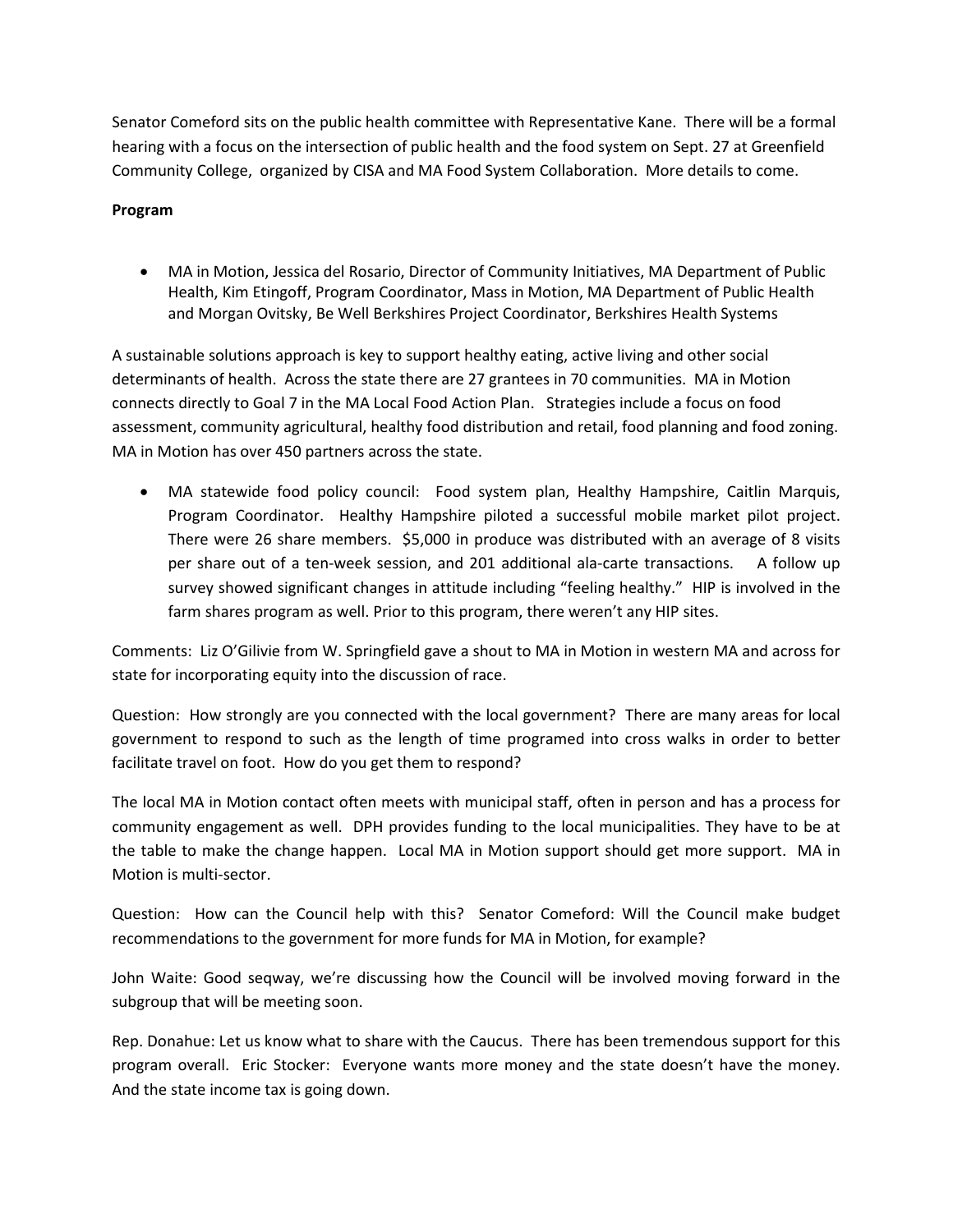#### **New Business**

• MA Food System Collaborative Update, Winton Pitcoff

Thank you to the legislative champions who support the HIP budget, though it looks like it's not enough to support HIP for the whole year. There are opportunities with the supplemental budget. A Collaborative focus is issues faced by mobile food vendors and local departments of health. This includes farmers and farmers market vendors, caterers, and food trucks with operations in multiple towns. A pilot is being organized in a small regional area with many clusters for reciprocity that hopefully can provide recommendations for addressing the issue on a larger scale.

The GreenWorks bill doesn't address how agriculture can help meet the goals of the bill including mitigating climate change. But we know they can. Many municipalities don't have publically held land that is suitable for the effort and need to work with farm, forest, and other land owners. A lot of towns do own land that would be suitable for farming, rather than solar. Comments looking to better harmonize the regulations around climate change were submitted to the Senate this week and were looking to ensure that the food system is included in these discussions.

Small parcel farming is a timely topic of conversation and legislation. There are some farms that are too small to participate in some programs. As urban ag and more issues around equity surface for farms less than five acres that are viable, what could be done to increase access?

The next Collaborative Forum will be held November 22, in Worcester at Holy Cross.

The University of Iowa has a local food leader training program. The Collaborative will host their program on Sept. 4 – 6 at the Blackstone Valley Visitor Center that includes a Community food systems certification to help support those who work in local food systems.

As the budget is done the Collaborative is watching the revenue committee re: several bills around farmland. Comments have been submitted. It's been almost four years since the MA Local Food Action Plan has been completed, and it's still quite relevant. From the Council, Amanda Kinchla is on the Collaborative steering committee and Jeff Cole works for us.

• Brief status report:Council roles and advocacy v. lobbying: John Waite, Western MA Food Processing Center and Nicole Negowetti, Harvard Law School

This subcommittee plans to meet August 30 and get into the weeds about the roles and structure with members: Jeff Cole, Eric Stocker, Danah Tench, John Waite, Winton Pitcoff and Nicole Negowetti.

Commissioner McCue: Last week a call for comments came out re: rules for change around eligibility the SNAP program, over the next 60 days. The current number of SNAP recipients is about 760,000 in MA, between 130 and 200% of poverty, who are also eligible for school foodservice support.

The Collaborative is working on a full analysis for the budget. The work of the Council and the plan is visible in the budget including MEAFAP, HIP, the SNAP GAP, and Buy Local.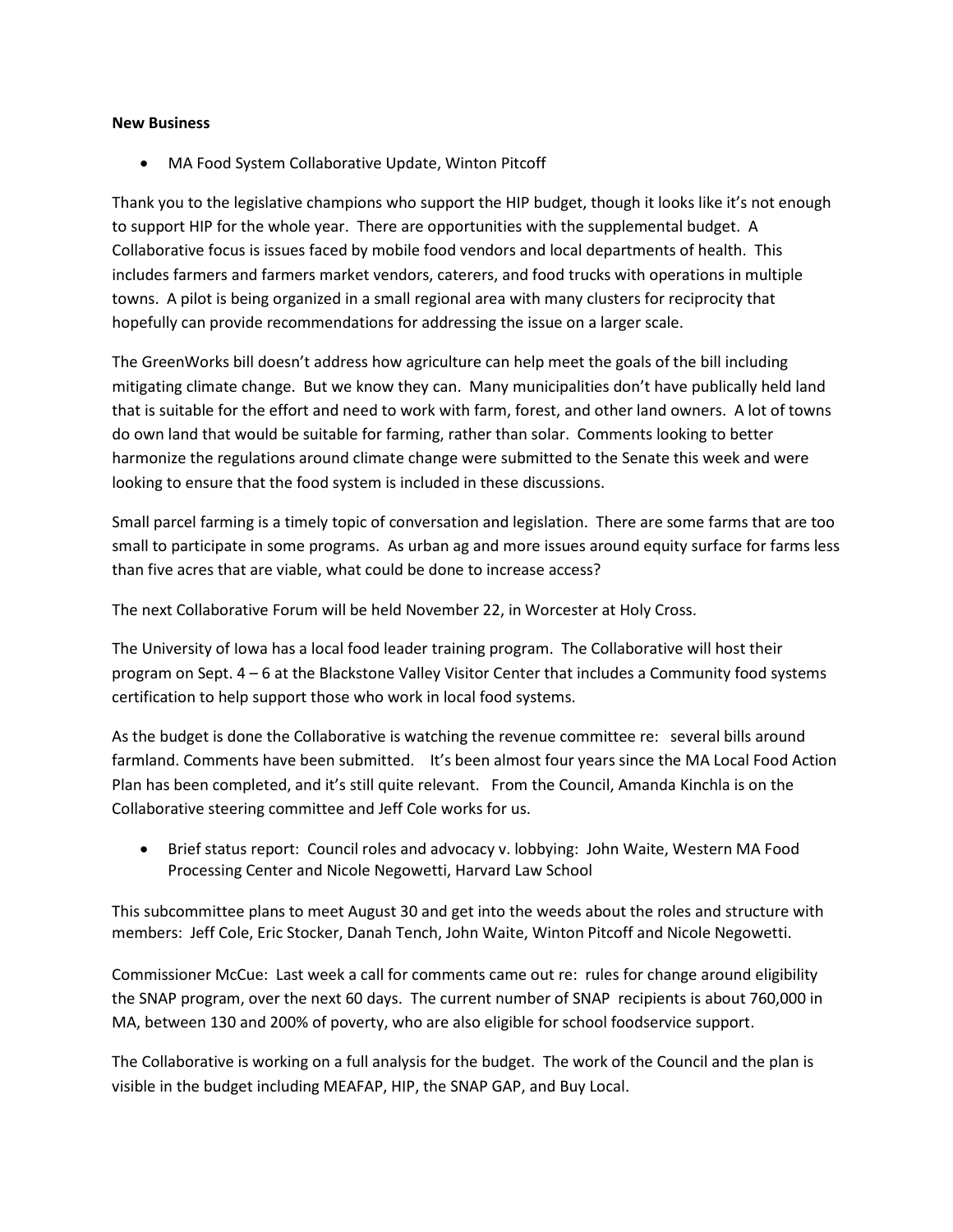Jessica del Rosario: We've focused on increasing access to healthy food. Obesity in our environment means lots of unhealthy food. A program called "Change Lab Solution "is a model to reduce sugar consumption and includes examples of local policy efforts". Sen Comeford is interested in this topic with work on bills around sugar reduction.

John Waite was asked by the Carrot Project to let us know they are still providing TA for farm businesses and are appreciative of the state support.

# Public Comment

Liz O'Gilivie shared that she appreciated this meeting's topics and discussions. In Springfield, the school wellness policy now includes minimum local food requirements. There is a new culinary nutrition center where sauces are prepared from scratch. WMPFC is providing flash frozen vegetables. She suggested that a future meeting could be held in Springfield?

## **Announcements**

- MAACTA (MA Access to Capital & Tech Assistance) Working Group, John Waite
- September 20, 2019, MA Food Policy Council meeting 9:30 12:30, MA Technology Collaborative, Weiss Conference Center, 75 North Drive, Westborough, MA 01581
- November 6, 2019, MA Food Policy Council meeting, 9:30- 12:30, RM 428 State House, Boston
- UMASS in the spotlight quick overview: how to get there and what to expect: Joe Shoenfeld

**Motion to Adjourn was made at** 12:06 PM by Amanda Kinchla, seconded by John Waite and passed unanimously.

**12:45 – 1:45 UMASS in the Spotlight** – The future of farming: UMASS Center for Agriculture, Food and the Environment; Tour and discussion at the UMASS Crop and Animal Research and Education Farm, 89 River Road, S. Deerfield. This 350-acre farm which once housed a dairy herd but now has focus on vegetables and forage, and a small number of animals.

- Student Farming Enterprise of the Stockbridge School of Agriculture, *Amanda Brown, Director and Lecturer*
- Assessing how traits affect pollinator disease transmission, *Lynn Adler, Professor, Department of Biology*
- Extending growing season with Kohlrabi and Faba bean, *Masoud Hashemi, Extension Professor, Stockbridge School of Agriculture and Team Leader for UMass Extension Crops/Dairy/Livestock/Equine Program*
- Tomato diversity: the evolution of wild tomatoes, *Ana Caicedo, Associate Professor, Department of Biology and Jacob Barnett, PhD student in Organismic and Evolutionary Biology*